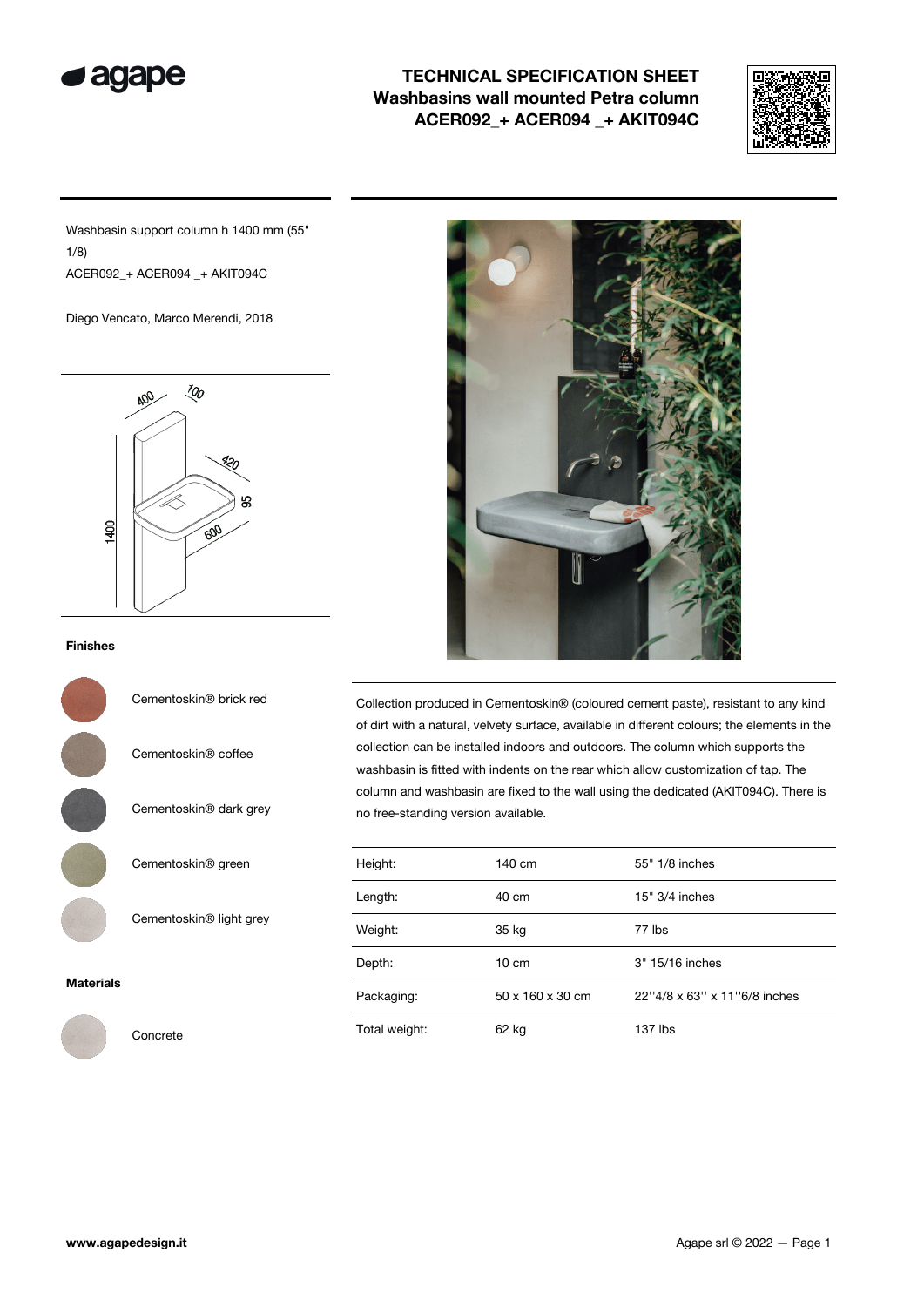

TECHNICAL SPECIFICATION SHEET Washbasins wall mounted Petra column ACER092\_+ ACER094 \_+ AKIT094C



Main dimensions